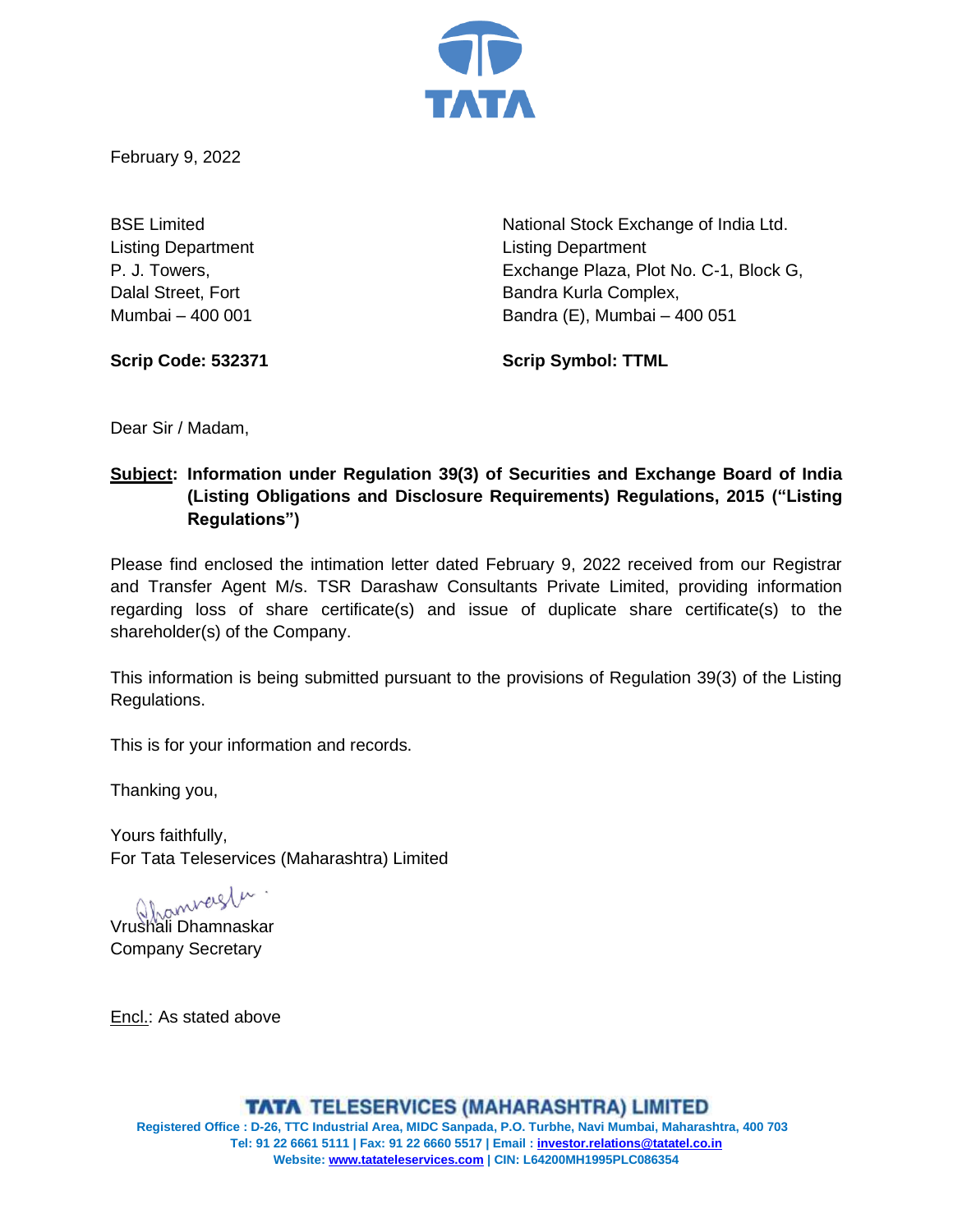

**National Stock Exchange of India Ltd. Date :-09/02/2022 Exchange Plaza Plot No.c-1, G-Block IFB Centre Bandra-Kurla Complex Bandra (East), Mumbai 400051 Maharashtra India**

**Attn : The Secretary of Stock Exchange**

Dear Sir[s]/Madam,

UNIT : Tata Teleservices (Maharashtra) Limited RE : LOSS OF SHARE CERTIFICATES.

We have to advise you to place the appended Notice regarding loss of Certificate[s] for attention of the Members of the Exchange, with instructions that they communicate to us immediately if they are in <sup>a</sup> position to give us information relating to any transaction or whereabouts of the original certificate[s].

## **This is computer generated letter and does not require signature.**

**TSR DARASHAW CONSULTANTS PRIVATE LIMITED**

(Subsidiary of Link Intime India Private Limited) C-101, 1st Floor, 247 Park, Lal Bahadur Shastri Marg, Vikhroli (West), Mumbai - 400083 CIN - U74999MH2018PTC307859 Tel.: +91 22 6656 8484 Fax : +91 22 6656 8494 E-mail : [csg-unit@tcplindia.co.in](mailto:csg-unit@tcplindia.co.in) Website : <https://www.tcplindia.co.in>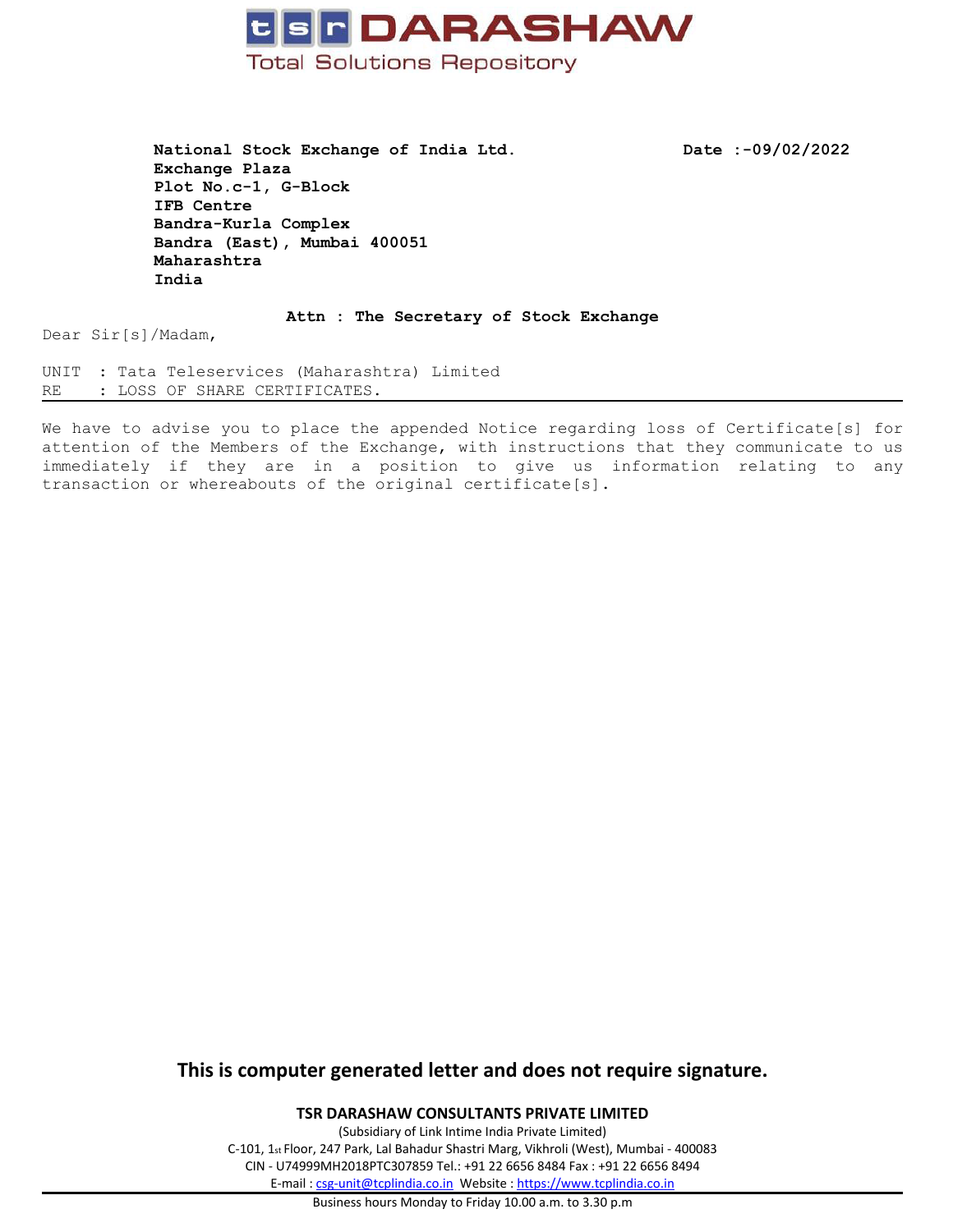

#### **NOTICE Tata Teleservices (Maharashtra) Limited Regd. Off : D-26, TTC INDUSTRIAL AREA MIDC SANPADA P.O TURBHE NAVI MUMBAI MAHARASHTRA 400703**

NOTICE is hereby given that the certificate[s] for the under mentioned securities of the Company has / have been lost / mislaid and holder[s] of the said securities has/have applied to the Company to issue duplicate certificate[s]. Any person who has a claim in respect of the said securities should lodge such claim with the Company at the Registered Office, within 15 days from this date, else the Company will proceed to issue duplicate certificate[s] without further intimation.

| Folio No.  | Name of the holders(Inc Joint | Shares of Rs. 10.00/- | Certificate | Distinctive Nos.      |
|------------|-------------------------------|-----------------------|-------------|-----------------------|
|            | Holders)                      | each                  | No.         |                       |
| HMY0048876 | YERRAVARA LAKSHMI             | 100                   | 145962      | 1397948962-1397949061 |
|            |                               | 100                   | 145963      | 1397949062-1397949161 |

**Date :- 09/02/2022**

**Place :- Mumbai**

**This is computer generated letter and does not require signature.**

**TSR DARASHAW CONSULTANTS PRIVATE LIMITED**

(Subsidiary of Link Intime India Private Limited) C-101, 1st Floor, 247 Park, Lal Bahadur Shastri Marg, Vikhroli (West), Mumbai - 400083 CIN - U74999MH2018PTC307859 Tel.: +91 22 6656 8484 Fax : +91 22 6656 8494 E-mail : [csg-unit@tcplindia.co.in](mailto:csg-unit@tcplindia.co.in) Website : <https://www.tcplindia.co.in>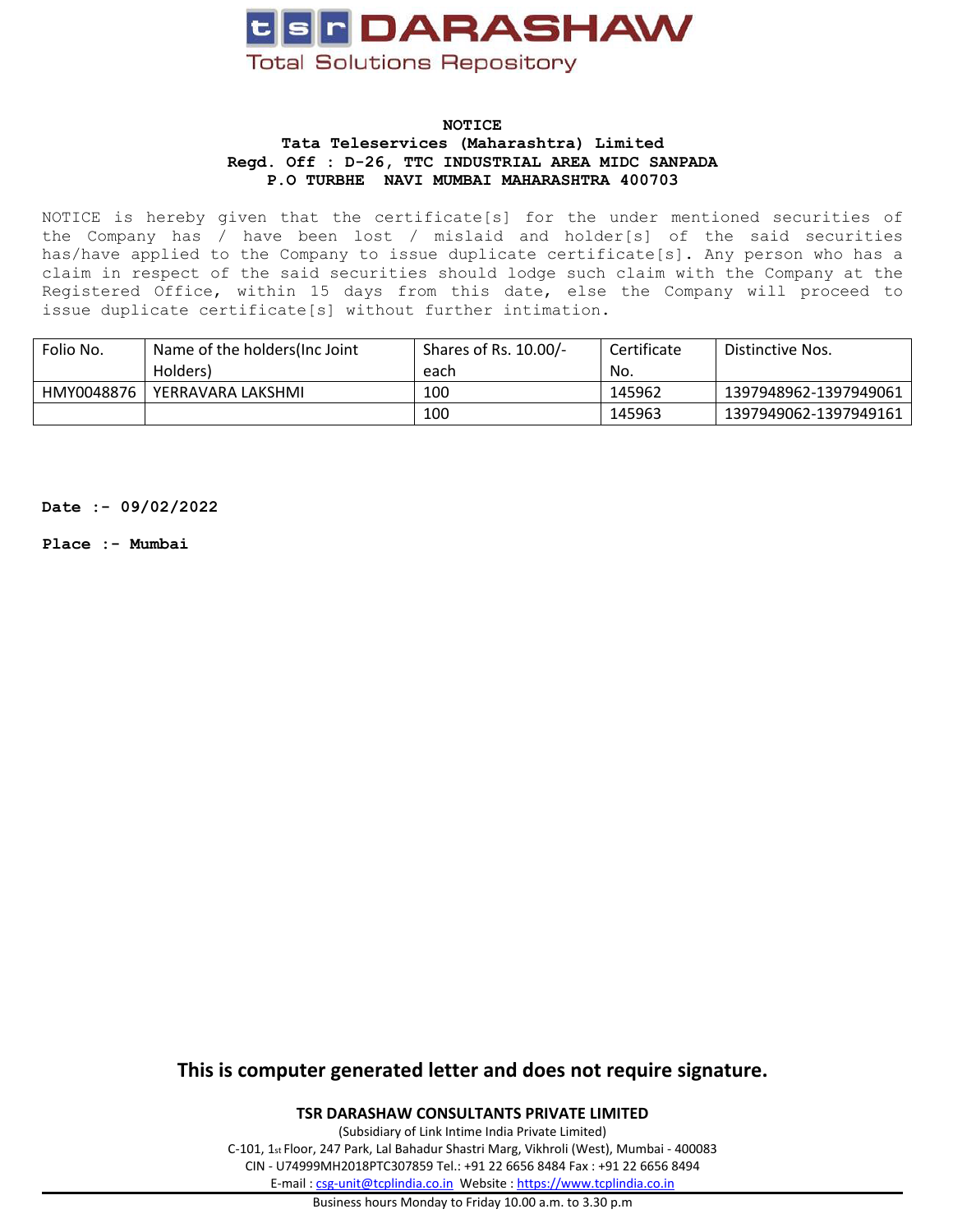

**BSE LIMITED Date :- 09/02/2022 PHIROZE JEEJEEBHOY TOWERS DALAL STREET FORT MUMBAI MAHARASHTRA INDIA 400001**

### **Attn : The Secretary of Stock Exchange**

Dear Sir[s]/Madam,

UNIT : Tata Teleservices (Maharashtra) Limited RE : LOSS OF SHARE CERTIFICATES.

We have to advise you to put the appended Notice regarding loss of Certificate[s] for attention of the Members of the Exchange, with instructions that they communicate to us immediately if they are in <sup>a</sup> position to give us information relating to any transaction or whereabouts of the original certificate[s].

## **This is computer generated letter and does not require signature.**

**TSR DARASHAW CONSULTANTS PRIVATE LIMITED**

(Subsidiary of Link Intime India Private Limited) C-101, 1st Floor, 247 Park, Lal Bahadur Shastri Marg, Vikhroli (West), Mumbai - 400083 CIN - U74999MH2018PTC307859 Tel.: +91 22 6656 8484 Fax : +91 22 6656 8494 E-mail : [csg-unit@tcplindia.co.in](mailto:csg-unit@tcplindia.co.in) Website : <https://www.tcplindia.co.in>